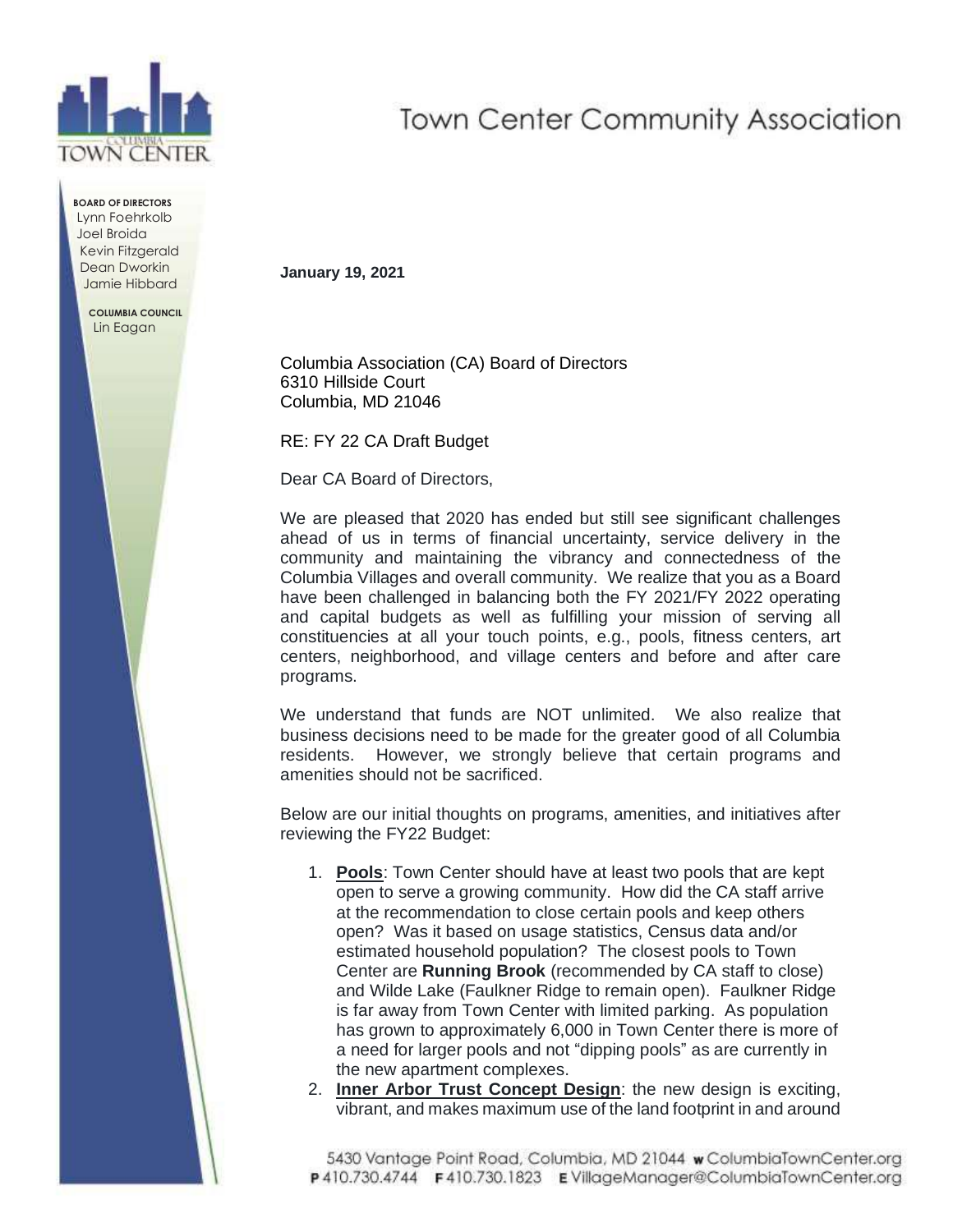

Merriweather Post Pavilion. The concept as envisioned is relatively low cost, fairly easy to implement and an amenity that, once built, will attract, and engage the community as Columbia's equivalent of Central Park. We would ask that this project be **"fast tracked"** and not put on a 5-year completion schedule. The pandemic has shown us that people have re-engaged with parks like never before and, attendance has achieved record levels in local, state, and federal parks during the COVID pandemic.

- 3. **Golf Courses**: even though Fairway Hills has had operating losses in year's past the pandemic has resulted in a positive net asset value year over year during this golf season (May-November 2020) as people have found "safe outdoor activities" to engage in during the pandemic. Rather than closing Fairway Hills CA staff should explore possible alternatives such as a lease/management arrangement with someone like Indigo/Golf Partners (or a similar type company) that will manage the operation and use their extensive buying power to lower operating costs while delivering excellent services and programs.
- 4. **Haven on the Lake**: if the CA Board decides to close the Haven on the Lake, we would ask that the Howard Hughes space be used for the greater good of the community with amenities, programs and/or retail space that reaches the broadest number of Columbia's residents. This prime lakefront real estate is critical to Town Center and should be a showcase on the Lake.
- 5. **Open Space Areas/Parks in General**: Town Center asks that CA have a broader outreach program with Villages to build up a grassroots network of volunteers (unpaid) to assist CA in maintaining the open space and/or adding to the community, e.g., planting trees. These are our parks and our open space, and your new Communications Team should be able to engage the entire community to build up a network of volunteers to become UNPAID "tree and park huggers"! This can only benefit Dennis Mattey and the Open Space Team!
- 6. **Art Center Equipment and Supplies**: As a frequent user of the Columbia Art Center, and a potter, I feel the center is a jewel in a much-neglected area. I understand that operation of the Center is not a revenue producer but provides great creative outlets for our community with a broad offering of programs. Kilns are in need of being rebuilt and/or maintained and have been allowed to deteriorate over time.

Why not allow for alternate means of revenue, e.g., fund-raising for the Center as is done at Clayworks, or making it known to community artists that they could use the center for a fee, or reaching out to corporate sponsors? Revenue generation should be a creative process also. There should be some creative options to the liability restrictions imposed on the art center as a facility of CA that could be tweaked in order to accommodate the needs of the community.